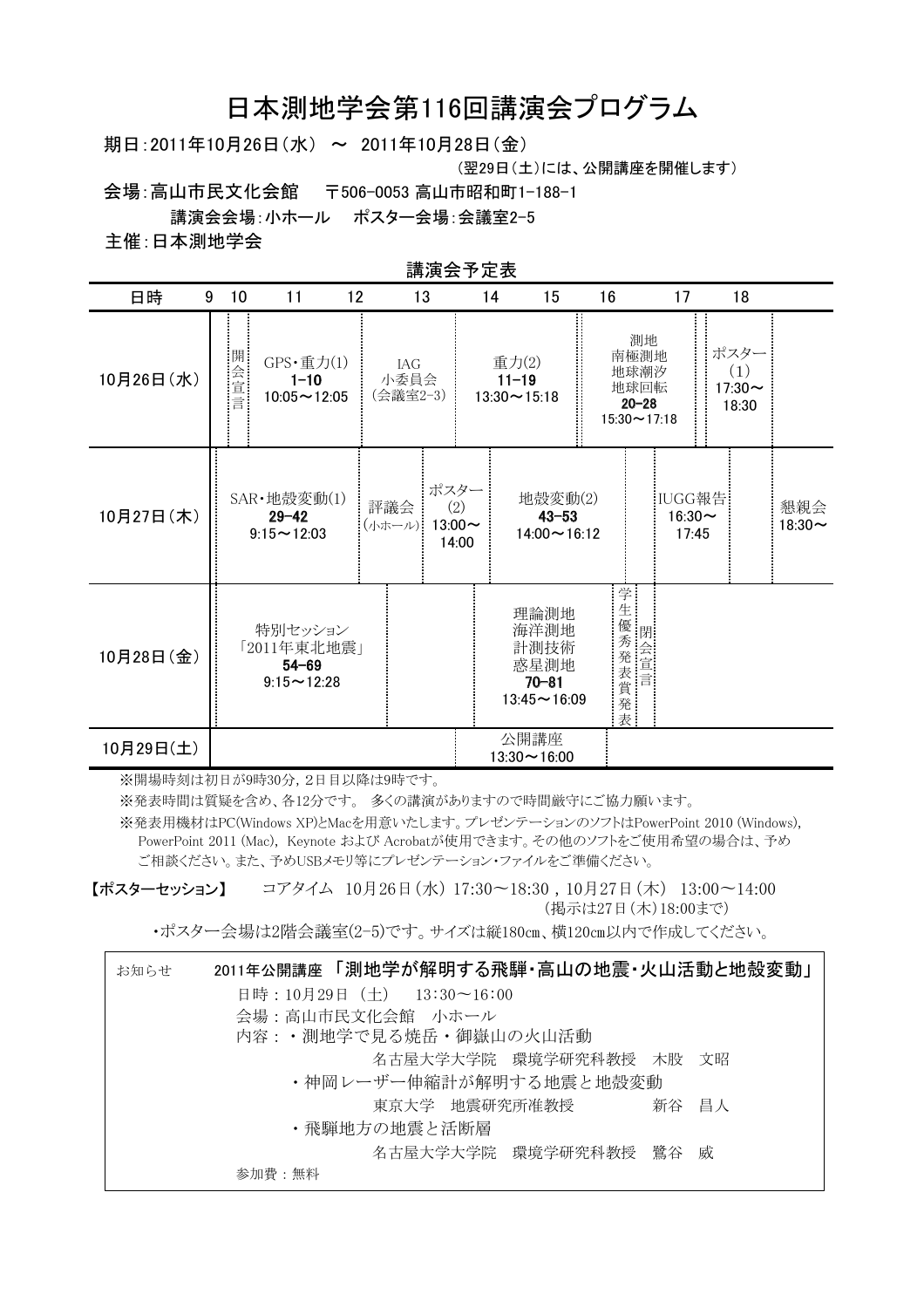#### 10月26日(水)

10:00~10:05 開会宣言 10:05~12:05 I. GPS · 重力(1)

#### 座長: 太田雄策(東北大学理学研究科) 畑中雄樹(国土地理院)

- 1. 雌阿寒岳および十勝岳における GPS 準連 続観測の試み 北大院理地セ #森 済,村上 亮, 奥山 哲,鈴木敦生
- 2. IGSの新しい PCVモデルとITRF2008座標 系を用いた国内 GPS 観測データの解析 防災科技研 #鳥田誠一
- 3. 長基線リアルタイムキネマティック GPS 解析 の連続実地試験とその精度評価
	- #太田雄策,小林竜也, 東北大院理 出町知嗣,立花憲司, 佐藤俊也,藤本博己 三浦 哲 東大地震研
- 4. 精密基線解析のための雷離層遅延補正モ デル生成の一手法 国十地理院 #畑中雄樹
- 5. GEONET のルーチン解を基盤とする GPS 統合解析について(その2) 国十地理院 #畑中雄樹
- 6. 大気遅延勾配の時空間的な構造について #吉田清人,日置幸介 北大院理
- 7. GPS-TEC でみた 2005 年 Nias 地震および 2007年 Bengkulu 地震に伴う電離圏擾乱 #モハマド・ジャヒャディ. 北大院理 日置幸介
- 8. GPS 雷波掩蔽観測で捉えた火山噴火に伴う 短期的·局所的気温変動: 2010年アイスラン ドと2008/2011年チリの事例 北大院理 #岡崎郁也,日置幸介
- 9. 空中重力測定の精度向上のためのGEONET 網の利用と準天頂衛星 QZSS の利用 東京海洋大 #瀬川爾朗
- 10. 宇宙線ミューオンラジオグラフィーと重力 観測を組み合わせて見る昭和新山溶岩ドー ムの内部密度構造 東大院理 #西山竜一 東大地震研 田中宏幸,田中愛幸, 大久保修平
	- 北大有珠観 大島弘光,前川徳光
- 12:05~13:30 昼休み IAG 小委員会

13:30~15:18 Ⅱ. 重力(2)

- 座長: 風間卓仁(京都大学理学研究科) 名和一成(産業技術総合研究所)
- 11. フィリピン・ブルサン火山の重力異常から 推定されるカルデラ構造

| 産総研      | #駒澤正夫    |
|----------|----------|
| フィリピン火地研 | ホセ パンティク |
| フィリピン大   | エディリスタンコ |

12. 小笠原硫黄島の重力変化とそのモデル化 防災科技研 #鵜川元雄,上田英樹, 藤田英輔 応用地質(株) 野崎京三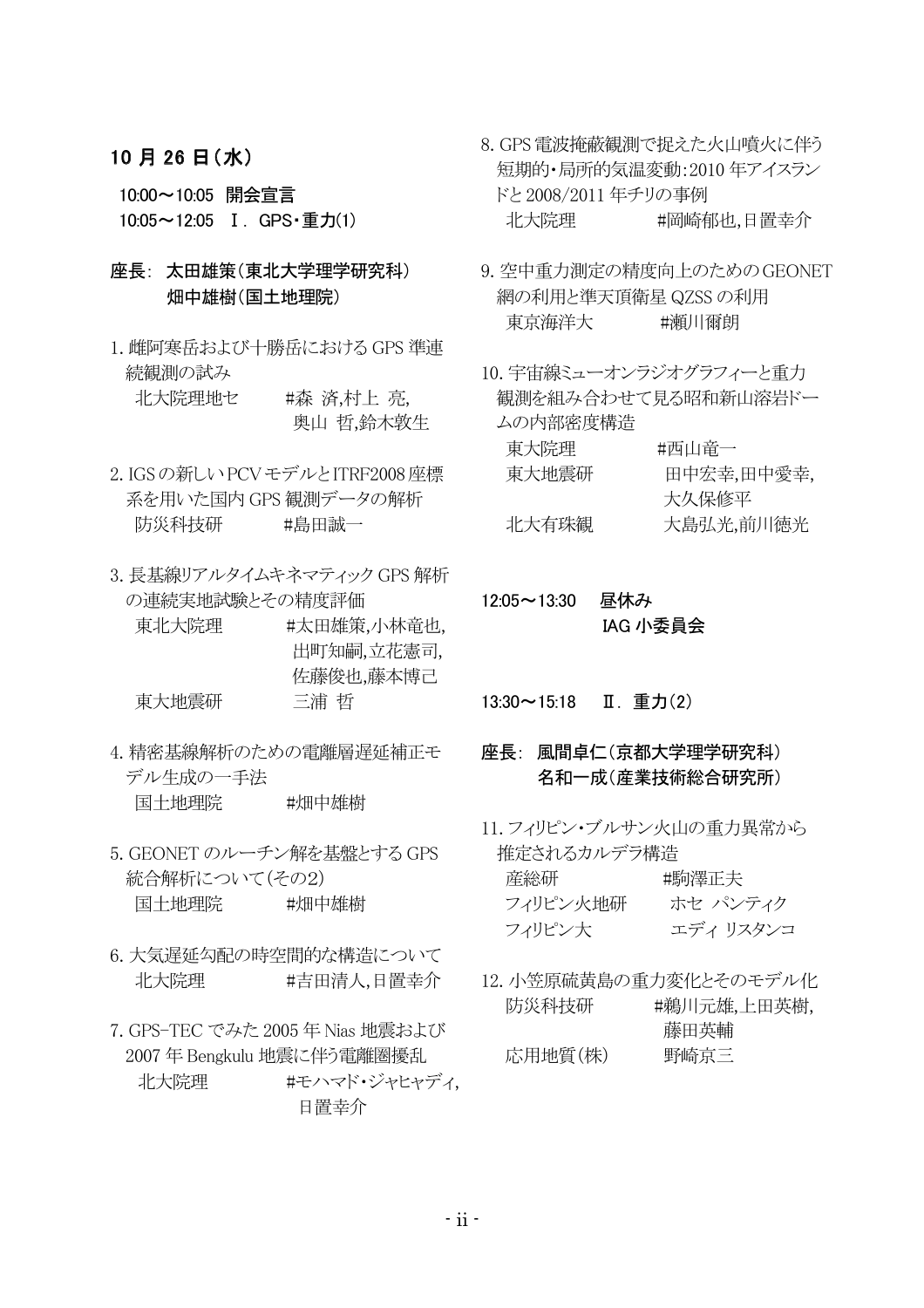13. 小型重力波観測衛星 DECIGO Pathfinder による地球重力場観測のシミュレーション 京大院理 #長谷川崇,福田洋一,

|      | 安東正樹               |
|------|--------------------|
| NASA | Jordan B. Camp,    |
|      | David D. Rowlands, |
|      | Scott B. Luthcke,  |
|      | Terence J Sabaka   |

14. Preliminary evaluation of first GOCE and related static gravity field models over Japan #Patroba Achola Odera, 京大院理 福田洋一

15. 小型絶対重力計によるコサイスミック重力 変化の観測  $\overline{1}$  . The state  $\overline{1}$  $\sim$  the second contract of  $\sim$ 

| 果入地農研 | 拼新分目人 |
|-------|-------|
| 国立天文台 | 田村良明  |
| 真英計測  | 坪川恒也  |

16. インドネシア・チビノンにおける超伝導重力 計観測

| #福田洋一,風間卓仁      |
|-----------------|
| 由井智志            |
| 池田 博            |
| 早河秀章            |
| Khafid, K.,     |
| Erfan, $D.V.$ , |
| Manurung, P.    |
|                 |

17. 桜島における相対重力データの地下水擾 乱補正 京大院理 #風間卓仁,福田洋一

- 18. 八丈島の温泉地域におけるgPhone および CG3Mを用いた重力連続観測 産総研 #名和一成,杉原光彦
- 19. 重力変動観測による伊都キャンパス周辺 の地下水位モニタリング 九大院工 #甲斐裕紀.西島 潤

15:30~17:18 Ⅲ. 測地·南極測地· 地球潮汐 地球回転

#### 座長 黒石裕樹(国土地理院) 青山雄一(国立極地研究所)

- 20. 数値気象モデルにより再現された測位誤差 とその原因について 国十地理院 #石本正芳,宗包浩志
- 21. VLBI データ相関処理の高速化とリアルタイ ムデータ処理 国十地理院 #小門研亮,栗原 忍, 川畑亮二 エイ・イー・エス 農澤健太郎
- 22. GPS/験潮観測による地殻上下変動と経年 的潮位変化について-東京湾近傍の海面上 昇速度-国十地理院 #黒石裕樹
- 23. 人工衛星データを用いた南極氷床質量変 動に関する研究 #長崎鋭二,福田洋一, 京大院理 山本圭香
- 24. GRACE, GPS, 極移動で見る北極振動による 降雨/降雪量異常の測地学的シグナル #松尾功二.日置幸介 北大院理
- 25. 南極昭和基地における験潮儀と GPS ブイ で観測された潮位変化の比較 極地研 #青山雄一,土井浩一郎, 渋谷和雄 北大低温研 深町 康,青木 茂
- 26. Comparison between theoretical and observed tidal parameters : the effect of mantle inelasticity and latitude dependence 極地研

#Kim Tae-Hee. 渋谷和雄,土井浩一郎, 青山雄一.早河秀章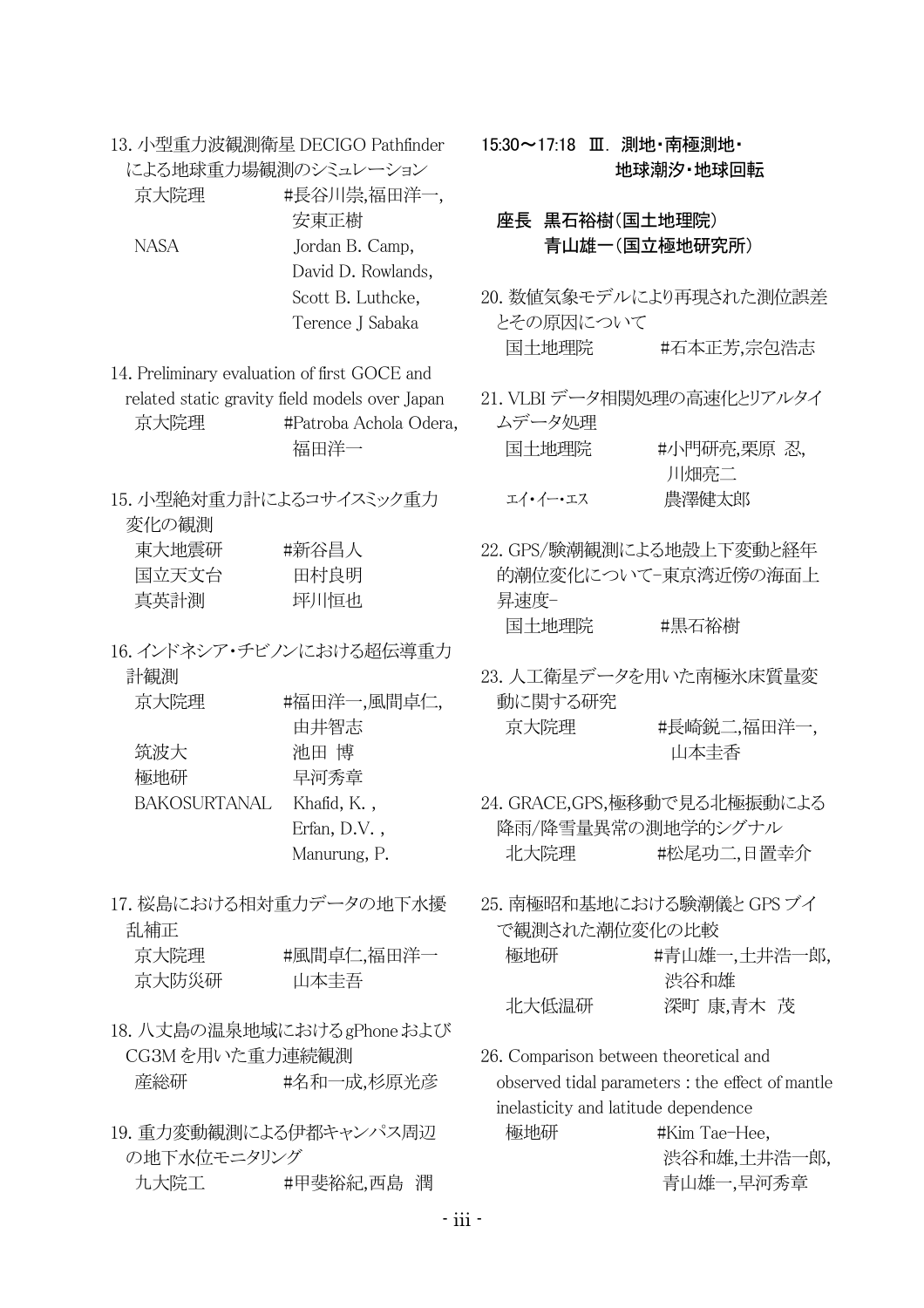- 27.2010年チリ地震による極運動および極運 動とプレート運動の関係について 北大院理 #小林裕太,日置幸介
- 28. 地球は一様でない加速度をもって自転し ている

エア・スペース・ジャパン #川俣健一

- 17:30~18:30 ポスターセッション(1)
- 10月27日(木)

9:15~12:03 IV. SAR·地殻変動(1)

- 座長 奥山 哲(北海道大学理学研究院 地震火山研究観測センター) 橋本 学(京都大学防災研究所)
- 29. InSAR データを用いた 2010年EI Mayor-Cucapah 地震における本震のすべり分布推 定と余効変動解析
	- 京大防災研 #岡本淳一,橋本 学, 福島 洋
- 30. SAR 干渉解析により捉えられた霧島山(新 燃岳)の火山活動に伴う地殻変動とその圧力 変動源の推定
	- 国十地理院 #小林知勝,飛田幹男, 今給黎哲郎,鈴木 啓 野口優子,石原 操
- 31. PALSAR 干渉画像から得られた 2011 年東 北地方太平洋沖地震に伴う局所的地表変位 北大院理地セ #奥山 哲,村上 亮 北大院理 古屋正人,阿部隆博
- 32 ALOS(だいち)PALSAR によろ東北地方大 平洋沖地震の地盤変動解析-山体崩壊の前 兆把握への応用の検討-

| 北大院理地セ | #村上 亮,奥山 哲 |
|--------|------------|
| 北大院理   | 古屋正人,阿部隆博  |

- 33. ALOS/PALSAR, Envisat/ASAR に基づく Perito Moreno 氷河(パタゴニア)の三次元変 位の推定 北大院理 #武藤みなみ,古屋正人
- 34. SAR によるチベット北西部, 西クンルン山脈 における氷河サージの検出 北大院理 #安田貴俊,古屋正人
- 35. InSAR で捉えた集中豪雨時の水蒸気分布: 2つの事例解析 北大院理 #木下陽平,古屋正人 **JAXA** 島田政信
- 36. 干渉 SAR による地盤沈下監視-フィルター 処理が解析結果に与える影響-
	- #山中雅之,野口優子, 国十地理院 宮原伐折羅,鈴木啓, 小林知勝
- 37. PALSARとTerraSAR-X で捉えた京都盆地· 大阪平野の地盤変動 京大防災研 #橋本 学
- 38. Co-seismic Deformation and Fault Source Modeling of The Two Recent Earthquakes  $(Mw6.5$  and Mw  $6.2)$  in SE Iran 北大院理 #孫碩帥,古屋正人
- 39. 岩手宮城内陸地震に伴う地殻変動データ に基づく非平面断層モデルの推定 北大院理 #阿部降博,古屋正人 京大防災研 高田洋一郎
- 40. PALSAR/InSAR による小笠原硫黄島の地 殻変動(2006-2011) 防災科技研 #小澤拓,上田英樹
- 41.2011年4月11日いわき地震(Mw=6.6)の すべり分布インバージョン 京大防災研 #福島 洋,高田陽一郎 橋本 学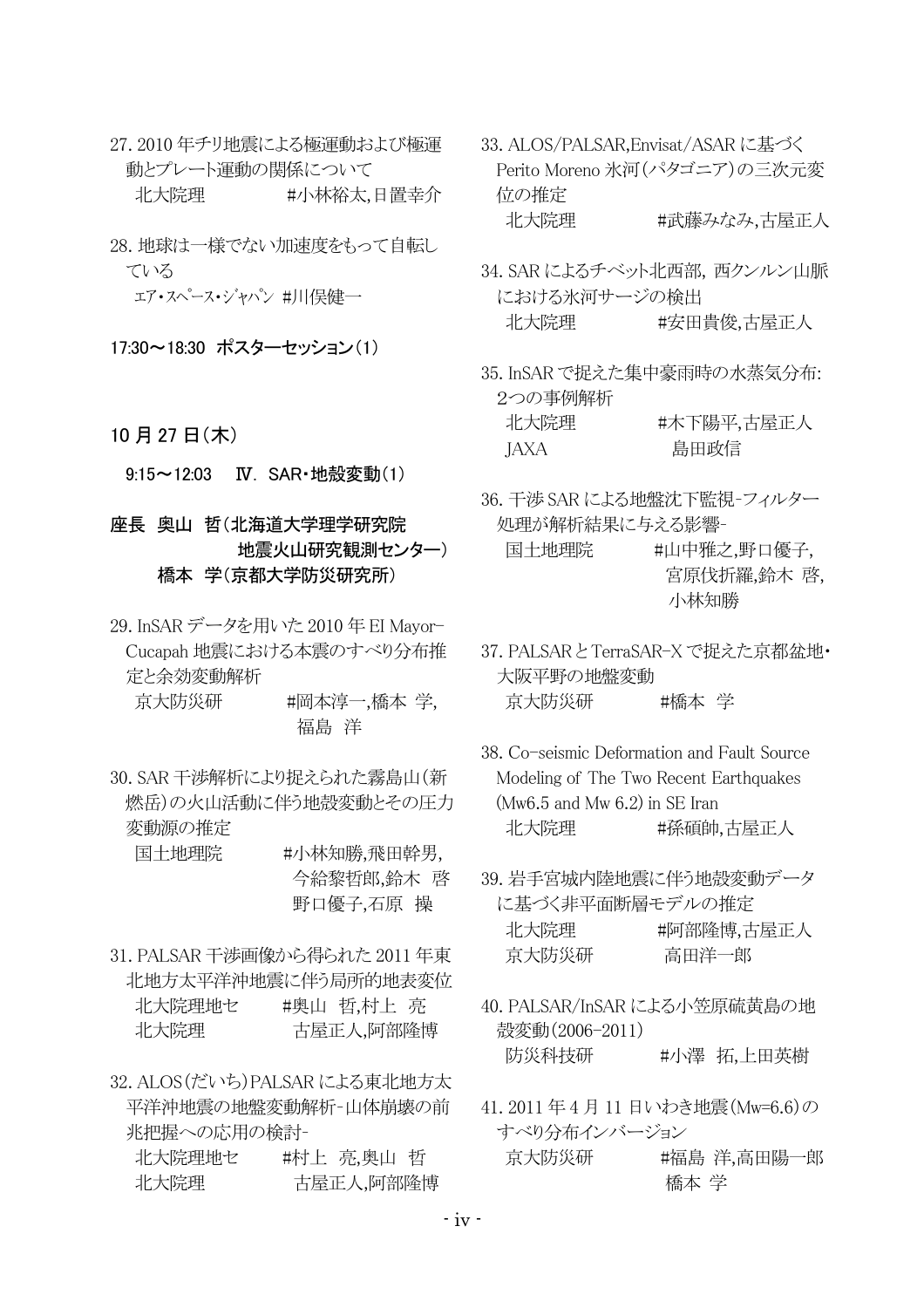42. モンテカルロ手法を用いた断層すべりに関 する空間解像度の最適化手法の構築

| 名大院環境     | #伊藤武男,鷺谷 威 |  |
|-----------|------------|--|
| IAMSTEC   | 兵藤 守       |  |
| フルード工業(株) | 野口拓美       |  |
| 東京学芸大     | 里嘉千茂       |  |

- 12:03~14:00 昼休み
- 12:05~13:00 日本測地学会評議会
- 13:00~14:00 ポスターセッション(2)
- 14:00~16:12 V. 地殻変動(2)
- 座長: 矢来博司(国土地理院) 大久保慎人(東濃地震科学研究所)
- 43.2次元有限要素法による琉球海溝北部での 固着率推定の試み-相対変位を用いて-鹿大院理工 #中尾 茂,前野 直, 後藤和彦
- 44. 豊後水道スロースリップ域の西側隣接域で 発生した長期的スロースリップイベント 国十地理院 #矢来博司.小沢慎三郎
- 45. 地殻変動災害の可能性・琵琶湖疎水と神通  $\mathbf{H}$

立命館大/東濃地震研 #川崎一朗 16:30~17:45 IUGG 報告

46. 西南日本外帯の地殻変動:プレート間固着 とブロック運動

| 高知大院自 | #一谷祥瑞 |
|-------|-------|
| 高知大理  | 田部井隆雄 |

47. 中央構造線の深部構造と運動様式-西南日 本の地殻活動を読み解くin a shekarar 1990 a tsari

| 咼知大埋  | #出部井隆雄,久保篤規 |
|-------|-------------|
| 高知大院自 | 一谷祥瑞,田中幹人   |

48. 長岡盆地西縁断層帯周辺における稠密 GPS 観測(序報)

| 名大院環境   | #鷺谷 威 |
|---------|-------|
| 地震予知振興会 | 関根秀太郎 |

- 49. GEONET による内陸活断層帯周辺での 断層すべりの検知能力 国十地理院 #水藤 尚
- 50. 水準測量で検出された台東縦谷断層中部 の大規模クリープ現象 2011(速報) 日大文理 #村瀬雅之 名大院環境 松多信尚 台湾中央研究院 林 瑞仁,林 正洪 陳 文山 台湾大
- 51. 六甲高雄観測室および淡路島 800m 孔で 観測された地震に伴う歪変化 奈良産大情 #向井厚志 神戸学院大人文 大塚成昭
- 52. 岐阜県東濃地域で観測された 2011 年東 北地方太平洋沖地震に伴う地下水位変化 東濃地震研 #浅井康広.石井 紘
- 53. ひずみ地震動解析のススメ 東濃地震研 #大久保慎人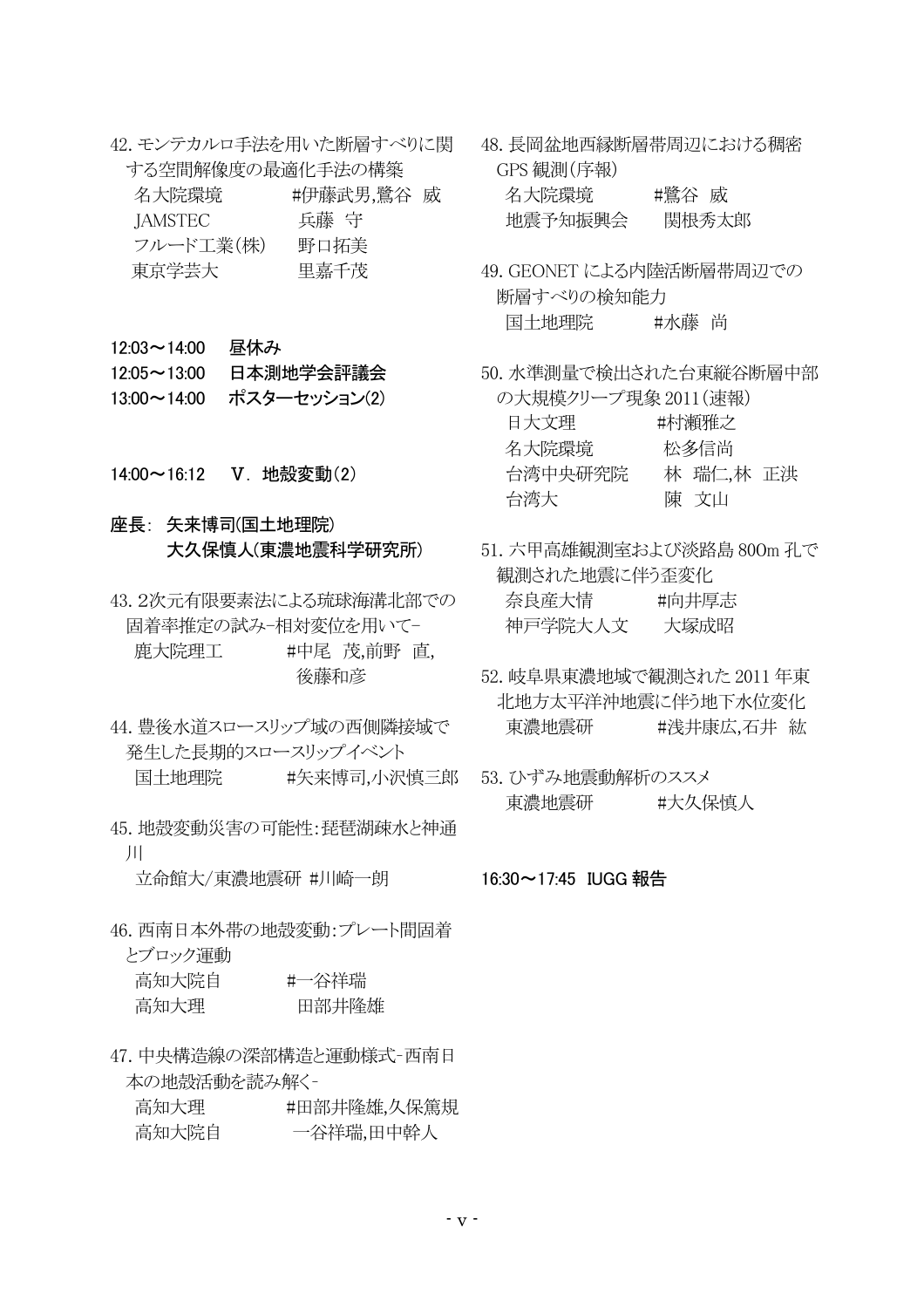10月28日(金)

9:15~12:28 VI. 特別セッション 「2011年東北地震」

### 座長:三井雄太(北海道大学理学研究院) 飯沼卓史(東北大学理学研究科)

- 54. 平成23年(2011年) 東北地方太平洋沖地震 に伴う雷子基準点成果の改定
	- 国土地理院 #矢萩智裕,古屋有希子, 影山勇雄,川元智司, 木村久夫,山口和典, 辻 宏道,吉池健, 松村正一
- 55. 平成23年(2011年)東北地方太平洋沖地震 に伴う三角点及び水準点成果の改定 国十地理院 #福崎順洋
- 56.2011年東北地方太平洋沖地震時の大規模 変位と海底地殻変動観測点の挙動

東北大院理 #木戸元之,長田幸仁, 藤本博己,日野亮太, 伊藤喜宏

57. 海底 GPS 観測の高度化に向けて-2011 年 東北沖地震を受けて-

| #滕本博己,木尸元之, |
|-------------|
| 日野亮太        |
| 田所敬一        |
| 佐藤まりこ,石川直史  |
| 浅田 昭,望月将志   |
|             |

- 58.2011年東北地方太平洋沖地震の震源近傍 での海底圧力観測
	- 東北大院理 #稲津大祐,日野亮太, 給木秀市,長田幸仁. 太田雄策,飯沼卓史. 伊藤喜宏,木戸元之, 藤本博己 気象研 対馬弘晃
- 59. 測地データにもとづく3月9日 (M7.3)地震 時すべり分布および地震後余効変動
	- 東北大院理 #太田雄策,日野亮太, 稲津大祐,三品正明, 中島淳一,伊藤喜宏, 飯沼卓史,佐藤忠弘, 藤本博己,立花憲司, 出町知嗣.長田幸仁 北大院理地セ 大園真子 国立天文台 田村良明 東大地震研 篠原雅尚,三浦 哲
- 60. 海陸測地観測データに基づく2011 年東北 地方太平洋沖地震の地震時すべり分布の推 定

| 東北大院理  | #飯沼卓史,木戸元之, |
|--------|-------------|
|        | 長田幸仁,稲津大祐,  |
|        | 日野亮太,太田雄策,  |
|        | 鈴木秀市,藤本博己   |
| 北大院理地セ | 大園真子        |
| 気象研    | 対馬弘晃        |
| 東大地震研  | 三浦 哲,篠原雅尚   |

61. 東北沖巨大地震サイクルの力学モデル -普段はゆっくりすべり域でも地震時の最大 すべり はに-

| 北大院理  | #三井雄太 |
|-------|-------|
| 東大地震研 | 加藤尚之  |
| 京大防災研 | 深畑幸俊  |

- 62. 主成分分析による東北地方太平洋沖地震 の前震の余効変動の評価 国土地理院 #宗包浩志
- 63. 歪ステップによる2011年東北地方太平洋沖 地震の断層モデルの早期把握 #板場智史,松本則夫, 産総研 北川有一、小泉尚嗣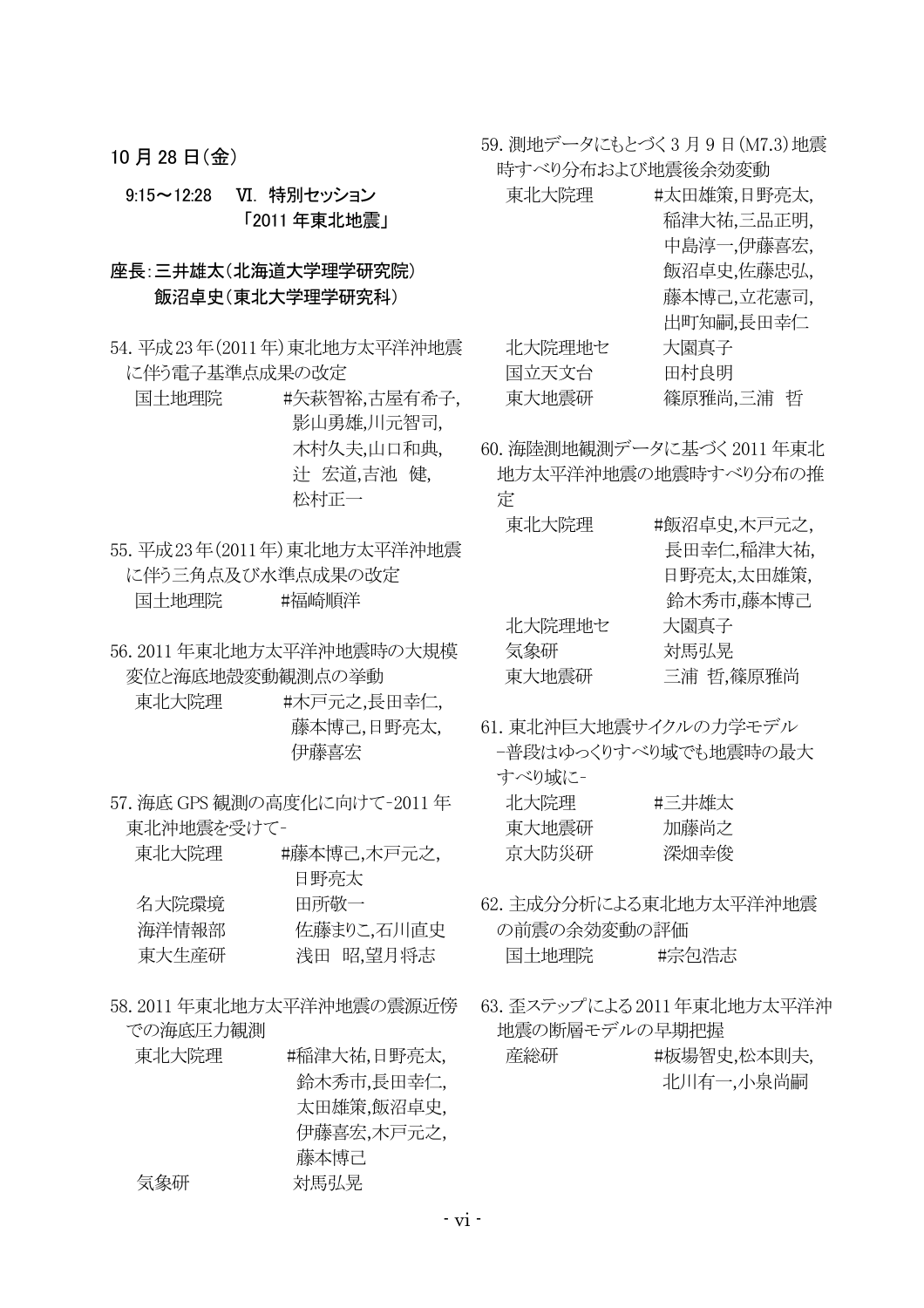64. RTK-GPS データによる震源断層モデルの 即時的推定-近地津波予測の高精度化に向 けてー

| 東北大院理 | 小林竜也,太田雄策, | 座長: ホビガー トーマス(NICT)                  |
|-------|------------|--------------------------------------|
|       | 日野亮太,藤本博己  | 荒木博志(国立天文台)                          |
| 東大地震研 | #三浦 哲      |                                      |
| 気象研   | 対馬弘晃       | 70. Parallel Computation of Spherica |
| 東京海洋大 | 高須知二       | at Single Point                      |

- 65.2011年東北地方太平洋沖地震発生から約 30 分間の三陸沿岸の地表変動-津波か?-北大院理 #三井雄太,日置幸介
- 66.2011年東北地方太平洋沖地震によって誘 発された火山性地殻変動に関する洞察 京大防災研 #高田陽一郎,福島 洋
- 67.2011年東北地方太平洋沖地震で生じた列 島規模の地上重力変化

| 東大地震研  | 大久保修平,#張新林, |  |
|--------|-------------|--|
|        | 田中愛幸,今西祐一,  |  |
|        | 福田淳一,青木陽介,  |  |
|        | 坂 守         |  |
| 国土地理院  | 岡村盛司,植田 勲,  |  |
|        | 菅原安宏        |  |
| 東北大院理  | 植木貞人        |  |
| 北大院理地セ | 大島弘光,前川徳光   |  |
| 京大防災研  | 寺石眞弘        |  |
|        |             |  |

- 68. 衛星海面高度計と高分解能海洋循環モデ ルによる 2011 年東北沖地震に伴うジオイド 変化検出の試み:序報
	- 北大院理地セ #古屋正人,北崎大夢 Aditya Gusman, 谷岡勇市郎
- 69. 地震直前の TEC 異常に関する FAQ と回答 北大院理 #日置幸介
- xz{|x}w v NaG §FEG 計測技術·惑星測地
	- 荒木博志(国立天文台)
- 70. Parallel Computation of Spherical Harmonics at Single Point 国立天文台 #福島登志夫
- 71. Effective Computation of Spherical Harmonics of Arbitrary Degree and Order by Extended Exponent of Floating Point Numbers 国立天文台 #福島登志夫
- 72. 験潮場の GPS 連続観測データを用いた海 面変動解析 国十地理院 #三浦優司,川元智司
- 73. 折りたたみ振子式傾斜計の開発2 東大地震研 #高森昭光,金沢敏彦, 篠原雅尚,新谷昌人 ピサ大 <br>
Alessandro Bertolini Caltech Riccardo DeSalvo
- 74. 大気遅延除去におけるメソスケール数値 予報モデルへの GEONET 可降水量データ 同化のインパクト-その 2(2011年連合大会 発表の訂正)-

| NICT. | #市川隆一,     |
|-------|------------|
|       | ホビガー トーマス, |
|       | 宮内結花       |
| 気象研   | 小司偵教       |

75. VLBI2010 技術を用いた時刻·周波数比較 の可能性

NICT おようおん おんじガートーマス 市川降一,関戸衛, 花士ゆう子.小山泰弘

 $12:28 \sim 13:45$ 昼休み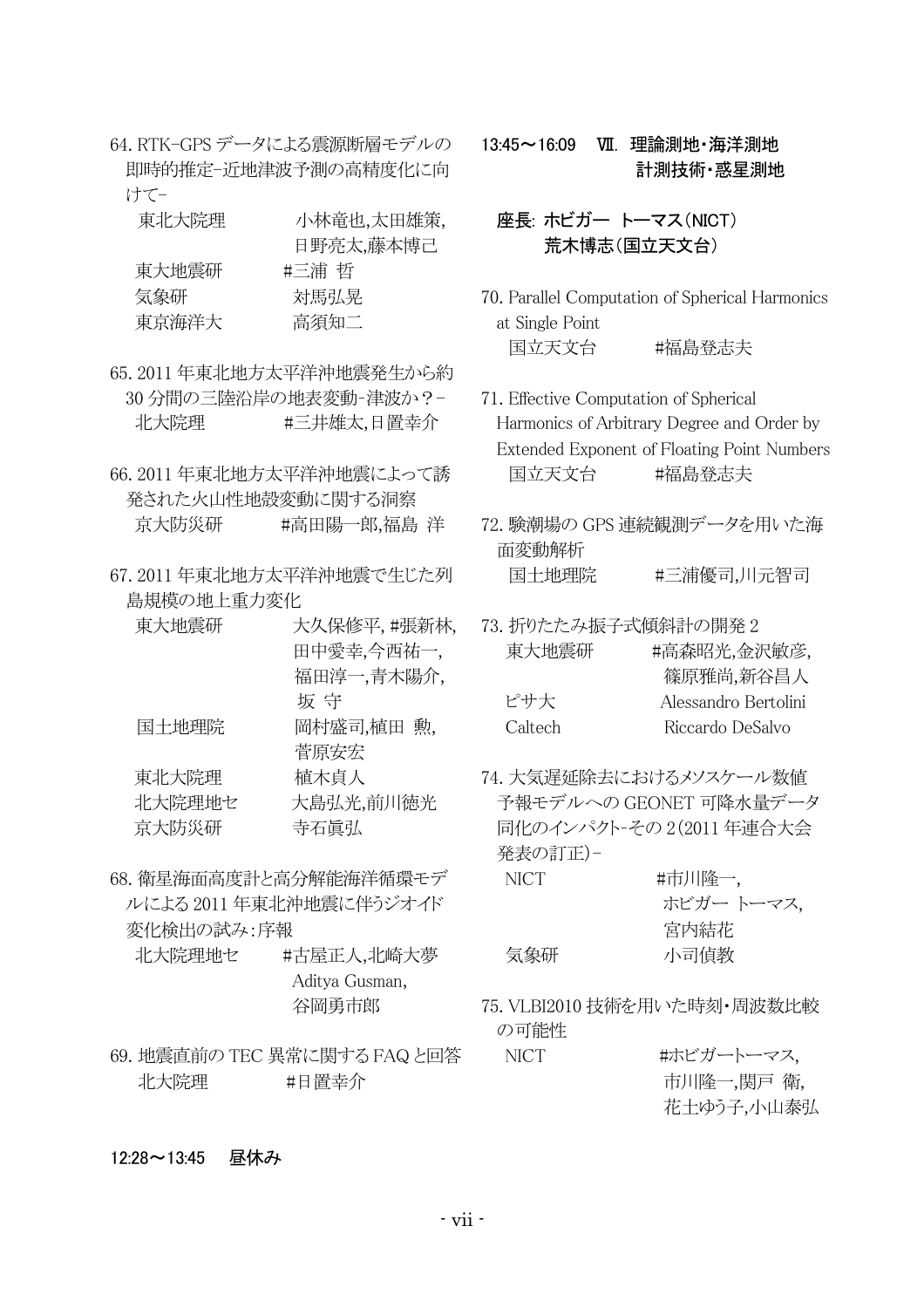| 術-評価実験結果-        | 76. RF ダイレクトサンプリング法による VLBI 技 | 81. 月面天測望遠鏡(ILOM)の光学性能と駆動<br>性能の評価  |                       |                           |
|------------------|-------------------------------|-------------------------------------|-----------------------|---------------------------|
| <b>NICT</b>      | #近藤哲朗,岳藤一宏,<br>市川隆一           | 国立天文台                               |                       | #花田英夫,荒木博志,<br>田澤誠一,鶴田誠逸, |
| 国土地理院            | 栗原 忍,小門研亮,<br>川畑亮二            |                                     |                       | 野田寛大,浅利一善<br>松本晃治,佐々木晶    |
|                  | 77. DSAMS:RFミックスダイレクトサンプリング   | 岩手大工                                |                       | 船崎健一,佐藤 淳,<br>谷口英夫加藤大雅    |
| VLBI の研究         |                               |                                     |                       | 菊池 護村田孝平,                 |
| <b>NICT</b>      | #岳藤一宏,近藤哲朗,<br>関戸 衛,          |                                     | 若松宏史                  | 伊藤陽介,千葉晄太,                |
| 国土地理院            | 栗原 忍,小門研亮,<br>川畑亮二            | <b>JAXA</b>                         | 岩田隆浩                  |                           |
|                  | 78. 次期月探査「SELENE-2」の着陸地点検討    | ポスターセッション                           |                       |                           |
| 国立天文台            | #荒木博志,石原吉明                    | コアタイム 10月26日 (水) 17:30~18:30        |                       |                           |
| 大阪大              | 佐伯和人                          |                                     | 10月27日(木) 13:00~14:00 |                           |
| 千葉工大             | 荒井朋子                          |                                     |                       |                           |
| JAXA             | 大竹真紀子,唐牛 譲,                   |                                     |                       |                           |
|                  | 小林直樹,春山純一                     | P-1. 御嶽山および瑞浪における gPhone 重力         |                       |                           |
| <b>JAMSTEC</b>   | 杉原孝充                          | 連続観測                                |                       |                           |
| 会津大              | 本田親寿                          | 東濃地震研                               |                       | #田中俊行,宮島力雄,               |
| アリゾナ州立大          | 佐藤広幸                          |                                     |                       | 浅井康広,石井 紘                 |
| 火星回転変動計測         | 79. MELOS を用いた宇宙測地学的手法による     | P-2. 大分県滝上地熱地域において重力から<br>推定される地下構造 |                       |                           |
| JAXA             | #岩田隆浩                         | 九大院工                                |                       | #岡 大輔,藤光康宏,               |
| 国立天文台            | 石原吉明,松本晃治,<br>菊池冬彦,佐々木晶       |                                     | 西島 潤                  |                           |
| 上海天文台            | 原田雄司                          | P-3. 最近数年間の静岡県内の重力変化                |                       |                           |
|                  |                               | 富山大理                                |                       | #金澤洋平,楠本成寿                |
| 80. 深発月震の周期性について |                               | 東海大海洋研                              | 長尾年恭                  |                           |
| 国立天文台            | #野田寛大,荒木博志                    | 東大地震研                               | 大久保修平                 |                           |
|                  |                               | 静岡大理                                | 里村幹夫                  |                           |
|                  |                               | P-4. 金沢大学重力データベースの公表へ向<br>けて        |                       |                           |
|                  |                               | 北大院理                                | #本多 亮,                |                           |
|                  |                               | 金沢大理工                               |                       | 澤田明宏,平松良浩                 |
|                  |                               | 三菱スペースソフトウェア 古瀬慶博                   |                       |                           |
|                  |                               | 中部大工                                | 工藤 健                  |                           |
|                  |                               |                                     |                       |                           |

東濃地震研 田中俊行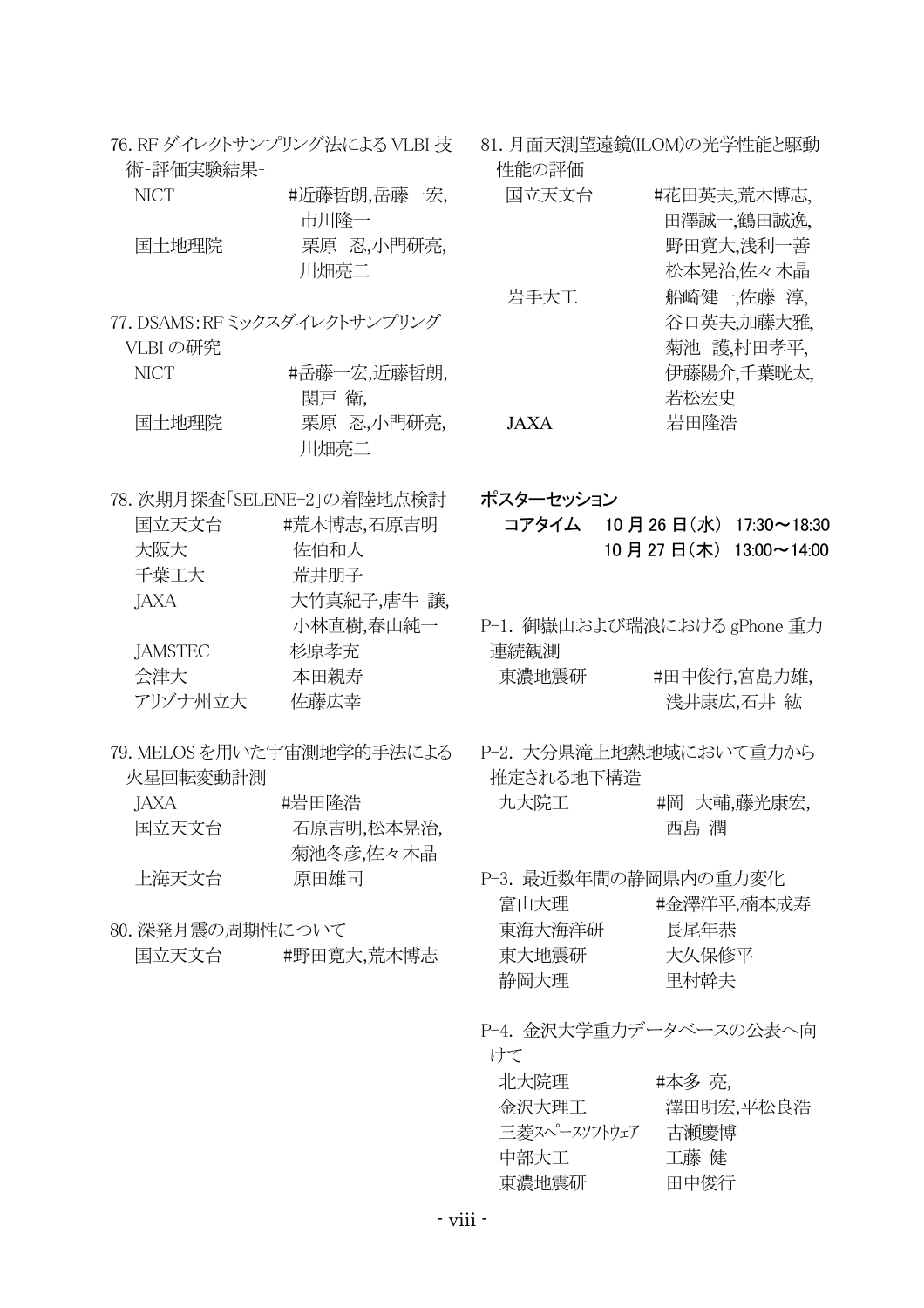- P-5. ハイブリッド精密重力測定によるジャカル タ地域の地下水モニタリングに関する研究 九大院工 #和田喜顕,西島 潤 京大院理 総合地球環境 谷口真人
- P-6. 投げ上げ方式による絶対重力計の小型化 東大地震研 #酒井浩考,新谷昌人
- P-7. 宇宙測地技術解析ソフトウェア c5++の開 発 その3

| 一橋大       | #大坪俊通      |
|-----------|------------|
| NICT      | ホビガー トーマス. |
|           | 後藤忠広,関戸 衛  |
| NICT/内閣府  | 久保岡俊宏      |
| オークランド工科大 | 瀧口博士       |
| JAXA      | 竹内 央       |

P-8. 国内 VLBI 観測シミュレーションの試行 国十地理院 有言島和宏

P-9. VERA 観測ネットワークの基準局の変更 国立天文台 #寺家孝明,田村良明, 真鍋盛二,清水上誠

- P-10. 東北地方太平洋沖地震後の鹿島-小金 井基線の奇妙な余効変動
	- NICT #関戸 衛,市川隆一, 川合栄治
- P-11. SELENE-2/VLBI ミッションによる月内部 構造制約

| 国立天文台 | #松本晃治,菊池冬彦, |
|-------|-------------|
|       | 河野裕介,鶴田誠逸,  |
|       | 花田英夫,石原吉明   |
|       | 佐々木 晶       |
| JAXA  | 岩田降浩        |
| NASA  | ホーセンス・サンダー  |
| 東大    | 鎌田俊一        |
|       |             |

P-12. 化石形状を記憶する準流体惑星の真 の極移動:潮汐変形による歪みエネルギー の効果

上海天文台/東大地震研 #原田雄司

- P-13. GEONET データを用いた北海道におけ るひずみの時空間分布 北大院理地セ #大園真子.高橋浩晃
- P-14. GPSと水準測量から見える東海スロース リップを跨ぐ期間のプレート間固着の変化 東大地震研 #落 唯史
- P-15. アジア太平洋地域における地殻変動監 視(序報) 国土地理院 #鈴木啓,宮原伐折羅

P-16. First results obtained from a low-cost GNSS-R system based on software defined radio and GPGPU NICT #雨谷純,

ホビガー トーマス. 相田政則成田秀樹

P−17. On the significance of dispersive troposphere delays for next generation space-geodetic instruments

NICT およびガートーマス. バロンフィリップ, 市Ⅲ降一

P-18. 新潟地域における干渉SARと水準測量 による地盤沈下監視の比較

国土地理院 #野口優子,山中雅之, 宮原伐折羅,鈴木啓 小林知勝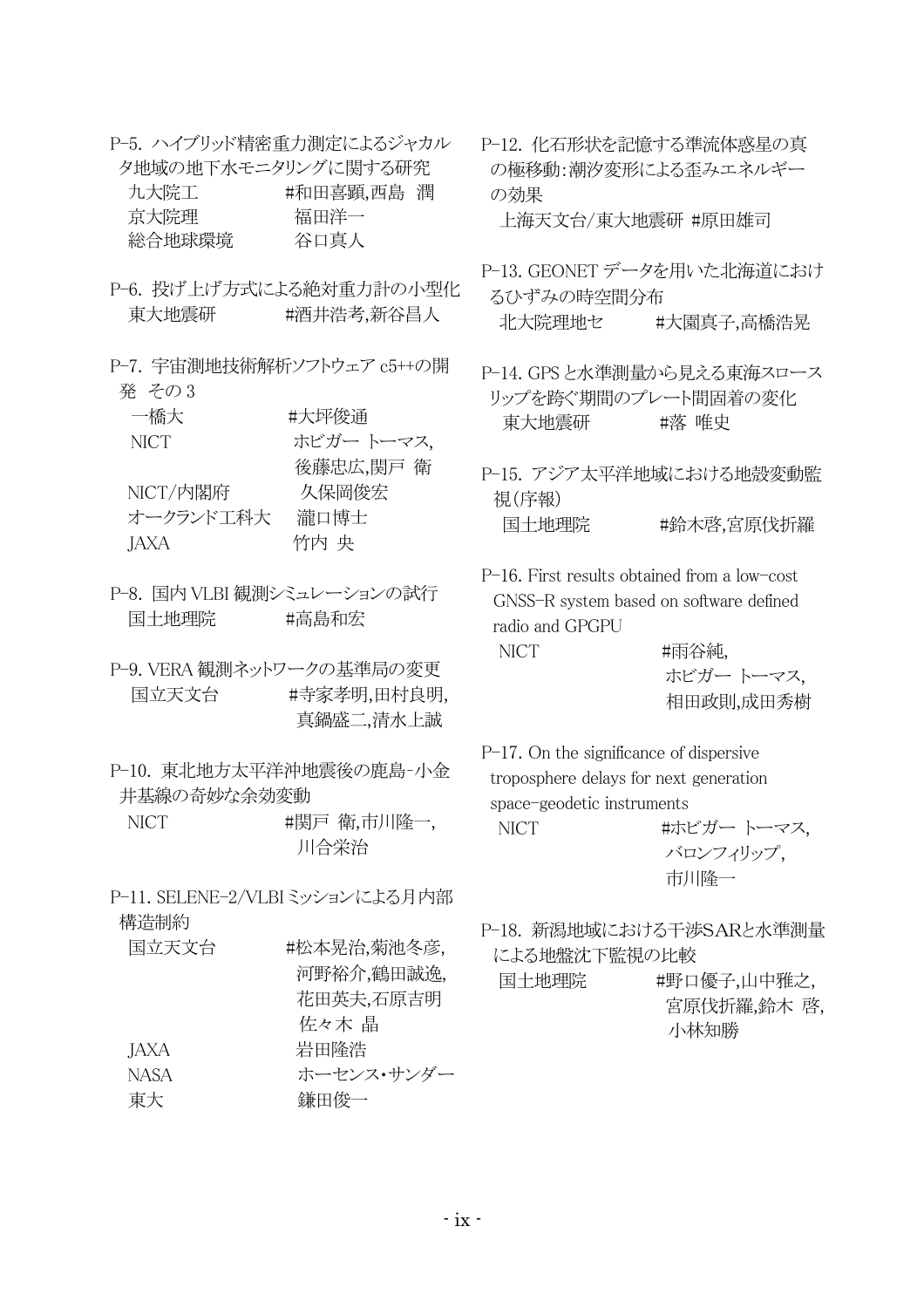P-19. JERS-1/SAR および ALOS/PALSARを用 いたアフリカ Nyamuragira 火山の 1996年12月 および 2010年1月の噴火活動について ɿ ɿřȟƻɿɿɿɿɿɿɿɿɿɿɿɿ ʀ¥ȁ ð

| 気象研  | #安滕 忍 |           |
|------|-------|-----------|
| 文科省  |       | 北川貞之,高木朗充 |
| 地磁気観 | 福井敬一  |           |

P-20. ALOS/PALSAR データで捉えた平成 23 年(2011年)東北地方太平洋沖地震に伴う地 殻変動 国土地理院 #宮原伐折羅,野口優子, ɿɿɿɿɿɿɿɿɿɿɿɿɿɿɿɿɿɿɿɿɿ¿ɜ ʄɃĵ tʄ

小林知勝,飛田幹男

P-21. Long-term crustal deformation and gravity field change due to the 2011 off the Pacific coast of Tohoku earthquake

| 東大地震研 | #田中愛幸,張新林  |
|-------|------------|
|       | 福田淳一,青木陽介  |
|       | 今西祐一,大久保修平 |

P-22. SAR 干渉解析から得られた東北地方太平 洋沖地震後に発生した内陸地震の地殻変動と 震源断層モデル

国土地理院 #小林知勝,飛田幹男

P-23. 2011 年東北地方太平洋沖地震発生後の 東北大学 GPS 連続観測点の復旧作業につい  $\tau$ 

| 東北大院理  | #出町知嗣,立花憲司, |
|--------|-------------|
|        | 佐藤俊也,太田雄策   |
| 東大地震研  | 三浦 哲        |
| 北大院理地セ | 大園真子        |